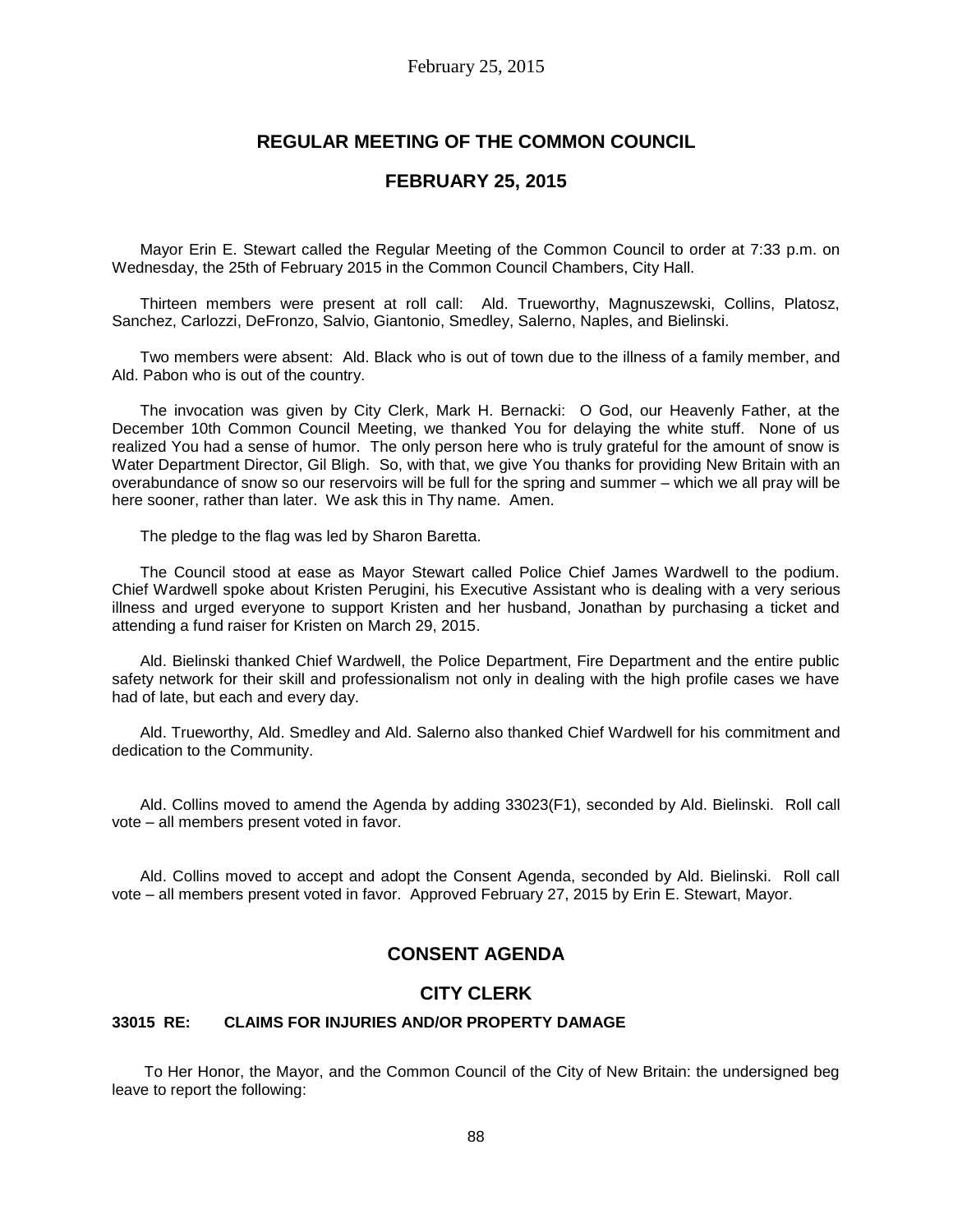CLAIMANTS NAME

- Rivera, Chloe
- Tomlinson, Brandon A.

### Mark H. Bernacki City Clerk

## **PURCHASING DEPARTMENT**

### **33016 RE: COOPERATIVE PURCHASING - ANNUAL FIRE ALARM SYSTEM TESTING, INSPECTION AND FULL SERVICE CONTRACT**

To Her Honor, the Mayor, and the Common Council of the City of New Britain: the undersigned beg leave to report the following:

In accordance with City Code of Ordinances, Chapter 2, Article VIII, Division 1, Section 2-538 (a), a purchase order was requested by the Public Works Department, Utilities Division for the following under the State of Connecticut's Cooperative Purchasing Plan:

| <b>Supplier</b>  | <b>Description</b>          | Price       |
|------------------|-----------------------------|-------------|
| SimplexGrinnell  | Annual Fire Alarm System    | \$16,736.12 |
| East Berlin, CT. | Testing Inspection and Full |             |
|                  | Service Contract            |             |

The Public Works Department, Utilities Division requested a purchase order for the Annual Fire Alarm System Testing, Inspection and Full Service Contract for their Filter Plant, Administration Building and Pump Station. The Full Services Contract includes component, parts, battery replacement and service calls. SimplexGrinnell has been providing maintenance on this system for the Public Works Department, Utilities Division in the past. SimplexGrinnell is the manufacturer of the Fire Alarm System and has one hundred and eighty-five (185) offices that make up one of the largest service networks in the Fire Alarm and Sprinkler Industry. SimplexGrinnell has no dealers and to go out to bid for these services would not be beneficial to the City. SimplexGrinnell also has a State of Connecticut Contract, 11PSX0055, for these Services. SimplexGrinnell has once again agreed to charge the Public Works Department, Utilities Division the State of Connecticut Contract pricing for these services. The price that SimplexGrinnell is charging the Public Works Department, Utilities Division is at a discounted rate of 6% below their normal pricing for these services. This expense was also presented to the Water Commission at their February 10, 2015 meeting in which they approved this expenditure. Funding for this purchase of the Annual Fire Alarm System Testing, Inspection and Full Services Contract is available within the Public Works Department, Utilities Division's account number 9303500103-5659, Water Operating Expenses, Treatment, Operating Material and Supplies.

RESOLVED: That the Purchasing Agent is hereby authorized to issue a purchase order for \$16,736.12 to SimplexGrinnell of East Berlin, CT for the Annual Fire Alarm System Testing, Inspection and Full Services Contract for the Public Works Department, Utilities Division at their Filter Plant, Administration Building and Pump Station utilizing the State of Connecticut's Cooperative Purchasing Plan, Contract Award # 11PSX0055.

> Jack Pieper Purchasing Agent

#### **33017 RE: COOPERATIVE PURCHASING - 2015 FORD F1 PICKUP TRUCK, 2015 FORD TRANSIT CONNECT CARGO VAN AND 2015 FORD ESCAPE 4 X 4 SUV FOR PUBLIC WORKS, UTILITIES DIVISION**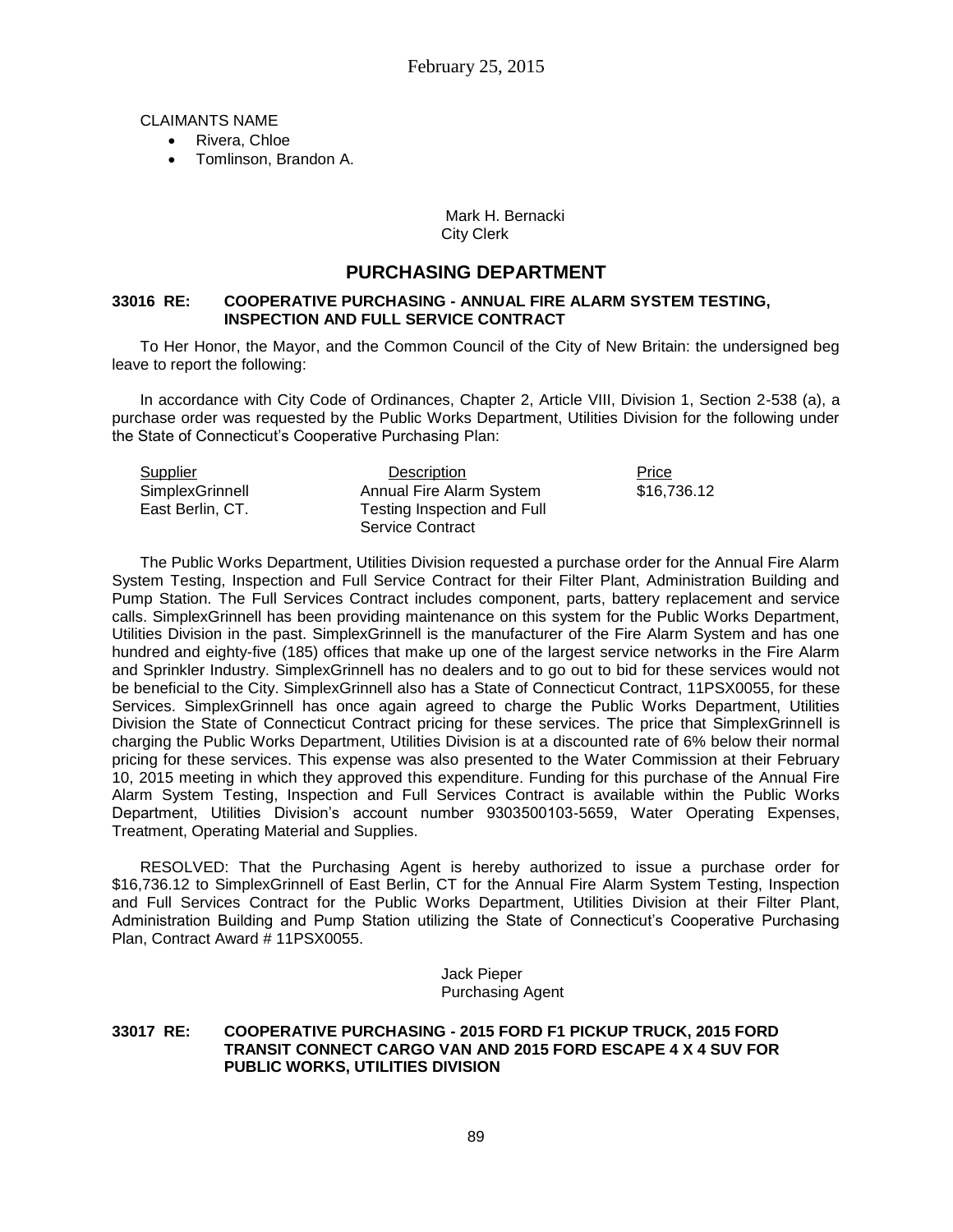To Her Honor, the Mayor, and the Common Council of the City of New Britain: the undersigned beg leave to report the following:

In accordance with City Code of Ordinances, Chapter 2, Article VIII, Division 1, Section 2-538 (a), a purchase order was requested for the following under the State of Connecticut's Cooperative Purchasing Plan for the Public Works Department, Utilities Division.

| Supplier          | Item                                | Price       |
|-------------------|-------------------------------------|-------------|
| Crowley Ford, LLC | 2015 Ford F150 Pickup Truck         | \$25,237.23 |
| Plainville, CT    | 2015 Ford Transit Connect Cargo Van | \$24,831.60 |
|                   | 2015 Ford Escape 4 x 4 SUV          | \$23,302.50 |
|                   |                                     | \$73,371.33 |

The Public Works Department, Utilities Division requested the purchase of a new 2015 Ford F150 Pickup Truck, 2015 Ford Transit Connect Cargo Van and a 2015 Ford Escape 4x4 SUV utilizing the State of Connecticut's contract Award 10PSX0239. The new Ford vehicles will replace a 2002 Chevy 1500 Pickup truck with 146,031 miles, a 2006 Chevy Cargo Van with 118,371 miles and a 1994 GMC Sonoma Pickup Truck with 101,068 miles. Because of the age of these trucks, parts are becoming obsolete making it hard to obtain and make the needed repairs. This expense was also presented to the Water Commission at their February 10, 2015 meeting in which they approved this expenditure. Funding for this purchase is available within the Public Works Department, Utilities Division's account number, 9303501000-5436, Water Capital Equipment Expense, Equipment Maintenance and Repairs.

RESOLVED: That the Purchasing Agent is hereby authorized to issue a purchase order for \$73,371.33 to Crowley Ford, LLC of Plainville, CT for the purchase of a 2015 Ford F150 Pick Truck, 2015 Ford Transit Connect cargo Van and a 2015 Ford escape 4x4 SUV for the New Britain Public Works Department, Utilities Division utilizing the State of Connecticut's Cooperative Purchasing Plan, Contract Award #10PSX0239.

> Jack Pieper Purchasing Agent

## **33018 RE: EMERGENCY PURCHASE ORDER REPLACEMENT OF BOILER AT 55 HARVARD STREET PUBLIC WORKS DEPT.- PROPERTY DIV.**

To Her Honor, the Mayor, and the Common Council of the City of New Britain: the undersigned beg leave to report the following:

In accordance with City Code of Ordinances, Chapter 2, Article VIII, Division V, Section 2-606a, an emergency purchase order was authorized by the Mayor and issued to the vendor listed below on February 10, 2015

| Supplier         | Item                       | Unit Price  |
|------------------|----------------------------|-------------|
| Perfectemp       | Replacement of a Boiler at | \$22.795.00 |
| Plantsville, CT. | 55 Harvard Street          |             |

The Purchasing Agent reports that no formal bid solicitation and advertisement as outlined in the Purchasing Ordinances were made for this item. In accordance with Section 2-606b of the City Code of Ordinances, the Purchasing Agent reports:

An emergency purchase order was requested by the Public Works Department, Property Division, to replace the boiler at 55 Harvard Street. The boiler is no longer operational and with the winter season here, repairs were needed immediately to prevent water pipes in the building from freezing and breaking. The facility houses the Public Works Department's storage and maintenance welding shop and is also used for winter storage of equipment that can't be left out in the winter months. There are two maintenance bays and a welding shop in the facility. Due to the urgency of replacing the boiler, it is recommended that the purchase order be issued to Perfectemp of Plantsville, CT., a vendor that has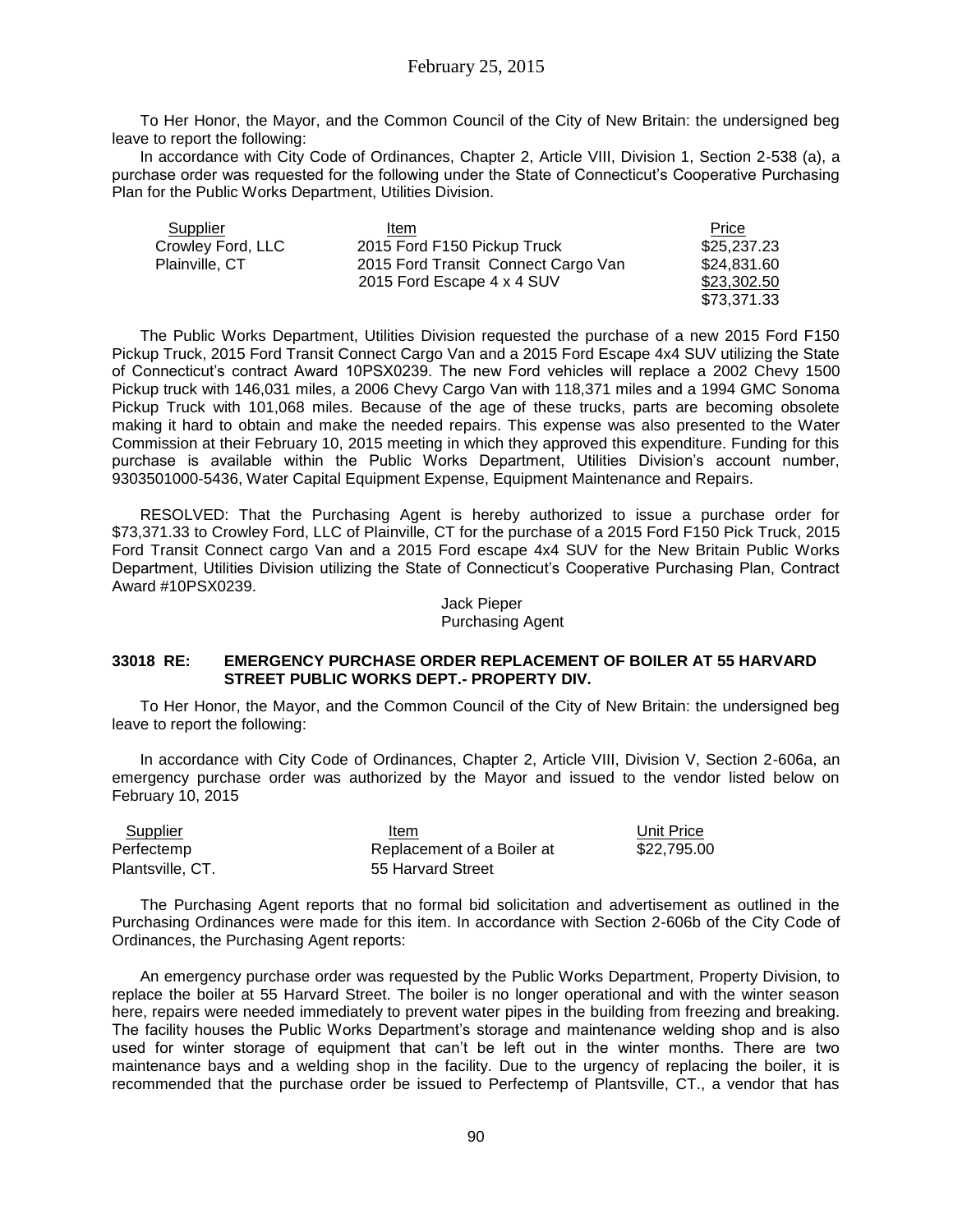done work for the City in the past. Funding for these repairs came from the Public Works Department's account number 0083237301-5454, Citywide Facilities, Construction Contracts.

> Jack Pieper Purchasing Agent

#### **33020 RE: PREVENTIVE MAINTENANCE & REPAIRS OF THE HVAC SYSTEMS AT VARIOUS CITY PARK FACILITIES**

To Her Honor, the Mayor, and the Common Council of the City of New Britain: the undersigned beg leave to report the following:

Public Bid No. 3802 was solicited and received in accordance with the Purchasing Ordinances of the City of New Britain for Preventative Maintenance & Repairs of the HVAC Systems at Various City Park Facilities for the Parks, Recreation and Community Services Department. Funding is available for this purchase within the Parks, Recreation and Community Services Department's account number, 001419006-5435, General Fund, Building and Garage Maintenance and Repairs.

Invitations to bid were solicited and the bid was duly advertised in the New Britain Herald Newspaper, the City and State of Connecticut's Department of Administration Services websites and mailed to thirtyfour (34) Heating and Air Conditioning Repair and Maintenance Companies. The Purchasing Agent did not receive any letters from the Heating and Air Conditioning Repair and Maintenance Companies on the mailing list who indicated that they could not respond to the bid request. The responses received are on file in the Town Clerk's Office.

The bids were reviewed for conformance to specifications by the Parks, Recreation and Community Services Department's Administration and the Purchasing Agent. Therefore the Director of the Parks, Recreation and Community Services Department is recommending that the bid be awarded to SAV-MOR Cooling and Heating, Inc. of Southington, CT. who was the lowest bidder for these services and met all bid specifications.

RESOLVED: That the Purchasing Agent is hereby authorized to enter into a contract from March 2, 2015 to March 1, 2018 and issue a purchase order to SAV-MOR Cooling and Heating, Inc. of Southington, CT. to provide Preventative Maintenance & Repairs of the HVAC Systems at Various City Park Facilities at a price of \$6,800.00 per year, \$105.00 per hour for any scheduled repairs services and \$157.50 per the hour for emergency repair services per the terms and specifications of Public Bid No. 3802.

> Jack Pieper Purchasing Agent

### **33023 RE: BACKUP SOFTWARE FOR PUBLIC SAFETY TELECOMMUNICATIONS DEPT**

To Her Honor, the Mayor, and the Common Council of the City of New Britain: the undersigned beg leave to report the following:

Public Bid No. 3814 was solicited and received in accordance with the Purchasing Ordinances of the City of New Britain for Backup Software for the Public Safety Telecommunications Department. Funding is available for this purchase from the Public Safety Telecommunications Department's account number 001213001-5434, Maintenance Contracts.

Invitations to bid were solicited, and the bid was duly advertised in the New Britain Herald Newspaper, the City and State of Connecticut's Department of Administration Services websites and mailed to Five (5) Software Providers. The Purchasing Agent did not receive any letters from the Software Providers on the mailing list who indicated that they could not respond to the bid request. The responses received are on file in the Town Clerk's Office.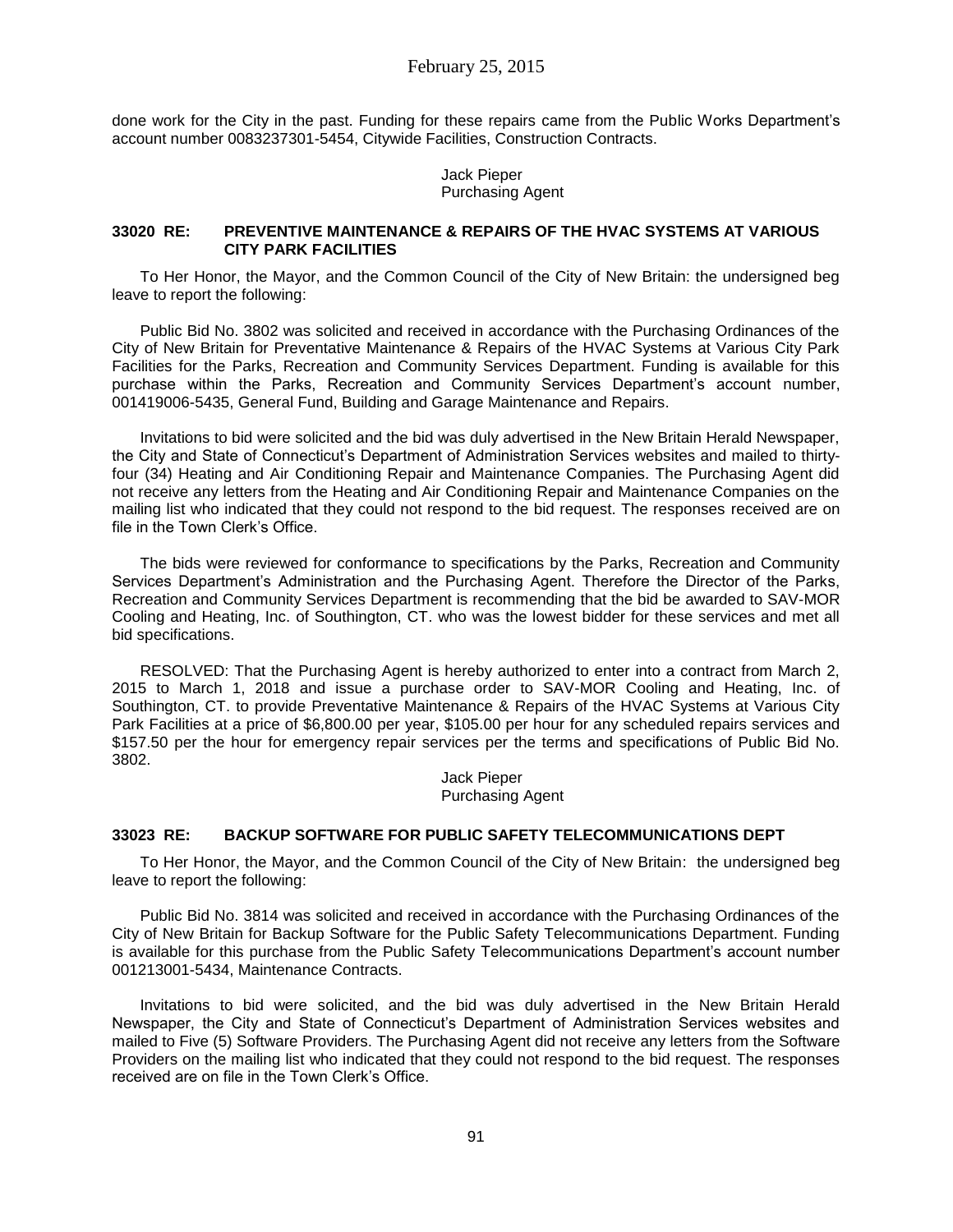The bid was reviewed for conformance to specifications by the Public Safety Telelcommunications Director and the Purchasing Agent. Two vendors were disqualified because their proposals were incomplete and omitted critical items. Therefore the Director of the Public Safety Telecommunications Department is recommending that the bid be awarded to CDW Government LLC of Vernon Hills, Illinois who was the lowest bidder and met all of the bid specifications for the Backup Software.

RESOLVED: That the Purchasing Agent be and is hereby authorized to issue a purchase order to CDW Government LLC of Vernon Hills, Illinois in the amount of \$9,632.52 for the purchase of Backup Software with option of renewing the software license for another year at the amount of \$6,500.00 per the terms and specifications of Public Bid No. 3814.

> Jack Pieper Purchasing Agent

# **TAX COLLECTOR**

## **33021 RE: TAX ABATEMENTS, CORRECTIONS AND REFUNDS**

To Her Honor, the Mayor, and the Common Council of the City of New Britain: the undersigned beg leave to report the following:

The Collector of Taxes has referred a list of tax abatements, corrections and refunds. Acceptance and adoption is respectfully recommended.

Cheryl S. Blogoslawski Tax Collector

# **CONSOLIDATED COMMITTEE**

## **32991-1 RE: INCREASE IN FEES FOR MOBILE FOOD ESTABLISHMENTS, PLANS REVIEWS, ROOMING HOUSE PERMITS ET AL**

To Her Honor, the Mayor, and the Common Council of the City of New Britain: the undersigned beg leave to report the following:

The Consolidated Subcommittee of the Common Council at a regular meeting and public hearing held on Thursday evening, February 19, 2015, at 7:00 PM in the Council Chambers, to which was referred the matter of resolution #32991 – increase in fees for mobile food establishments, plans reviews, rooming house permits, day care inspections, barbershop/cosmetology licensure, public swimming pool licensure, re-inspections and to add a late charge for delinquent fees, voted to accept and recommend that the following resolution be referred back to the Common Council with a favorable recommendation.

> Alderman Emmanuel Sanchez **Chair**

# **REPORTS OF LEGISLATIVE COMITTEES, BOARDS, COMMISSIONS AND DEPARTMENTS**

## **PURCHASING DEPARTMENT**

## **33019 RE: DOWNTOWN STREETSCAPE IMPROVEMENTS - PHASE III FOR THE PUBLIC WORKS DEPT.**

To Her Honor, the Mayor, and the Common Council of the City of New Britain: the undersigned beg leave to report the following: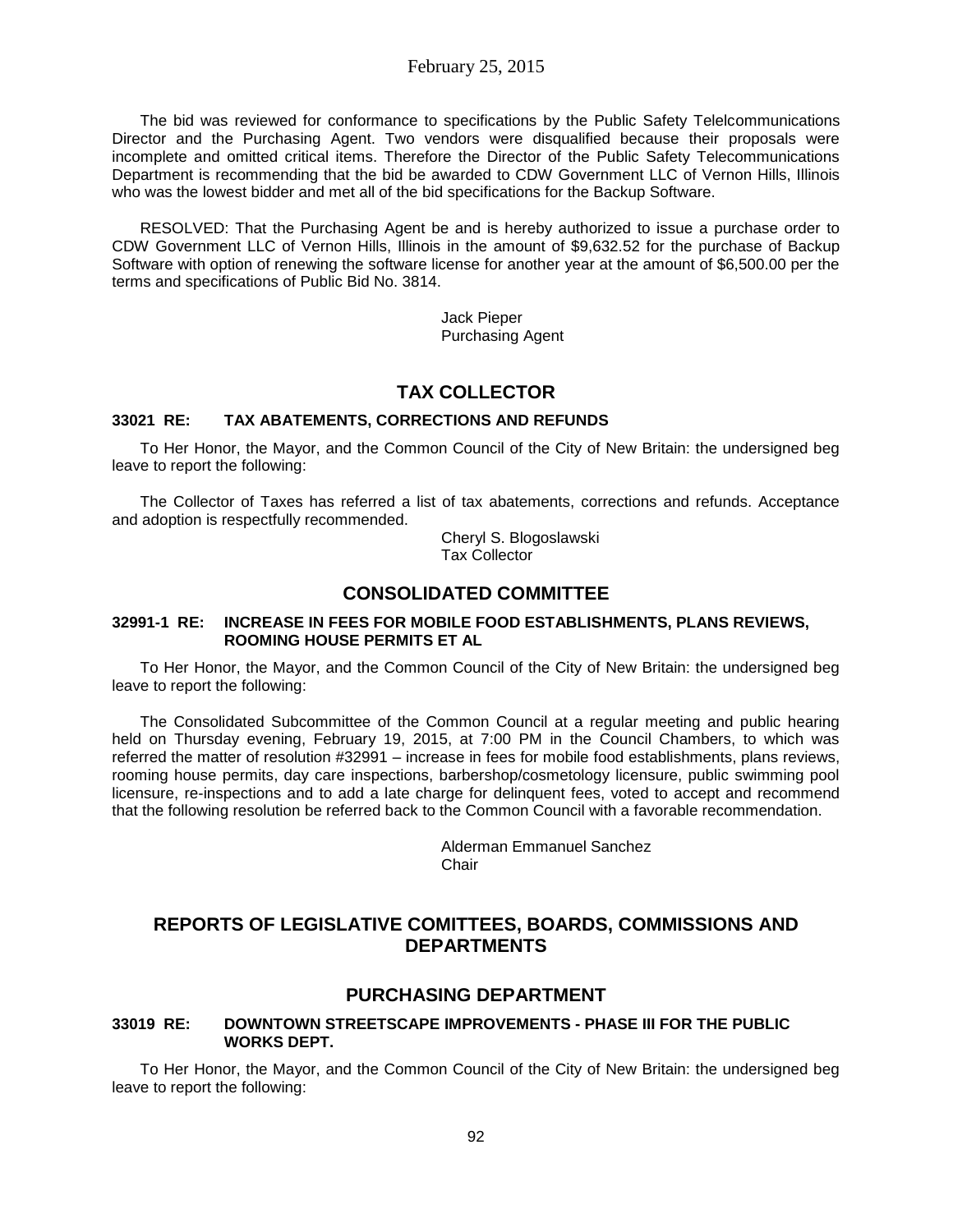Public Bid No. 3762 was solicited and received in accordance with the Purchasing Ordinances of the City of New Britain for the Downtown Streetscape Improvements, Phase III project for the Public Works Department. The Downtown Streetscape Improvements, Phase III project is along West Main Street, Main Street just north of Chestnut Street to Columbus Boulevard and Central Park. The improvements include installation of brick paver sidewalks, planters, street trees, traffic control signal replacement, curb line adjustments and sidewalk bump outs. The City has received STP Urban and Transportation Community and System Preservation Grants totaling \$4,130,500 with a 20% City Match. Funding is available for the Downtown Streetscape Improvements Phase III project in the Public Works Department's account number 0083238401-5454, Streetscape Improvement Projects, Construction Contracts.

Invitations to bid were solicited and the bid was duly advertised in the Hartford Courant and New Britain Herald Newspapers, the City and State of Connecticut's Department of Administration Services websites and mailed to fifty (50) Construction Companies. The Purchasing Agent did not receive any letters from the Construction Companies on the mailing list who indicated that they could not respond to the bid request. The responses received are on file in the Town Clerk's Office.

The bids were reviewed for conformance to specifications by the Public Works Department, Engineering Division and the Purchasing Agent. Therefore the Director of the Public Works Department is recommending that the bid be awarded to Martin Laviero Contractor, Inc. of Bristol, CT. who submitted the lowest responsible bid and met all of the Bid Specifications.

RESOLVED: That the Purchasing Agent is hereby authorized to issue a Purchase Order for \$4,211,475.10 and enter into a contract with Martin Laviero Contractor, Inc. of Bristol, CT for the Downtown Streetscape Improvements, Phase III project, for the Public Works Department per the terms and specifications of Public Bid No. 3762.

#### Jack Pieper Purchasing Agent

Ald. Trueworthy moved to accept and adopt, seconded by Ald. Bielinski. So voted. Approved February 26, 2015 by Mayor Erin E. Stewart.

# **RESOLUTIONS RETURNED FROM COMMITTEE**

### **32991-2 RE: AMENDMENT TO SEC. 10-37, 13-194, 14-256 AND 14-407 OF THE ORDINANCES PROVIDING FOR AN INCREASE IN FEES - FOOD ESTABLISHMENTS ET AL**

To Her Honor, the Mayor, and the Common Council of the City of New Britain: the undersigned beg leave to recommend the adoption of the following:

### Resolution Summary: INTENT AND PURPOSE:

To revise Sections 10-37, 13-194, 14-256 and 14-407 of the Code of Ordinances to provide for an increase in fees for mobile food establishments, plans reviews, rooming house permit, day care inspections, barbershop/cosmetology licensure, public swimming pool licensure, re-inspections, and to add a late charge for delinquent fees. The City of New Britain Board of Health approved the increased fees to be consistent with permit fees in other municipalities

BE IT ORDAINED BY THE COMMON COUNCIL OF THE CITY OF NEW BRITAIN that SECTIONS 10-37, 13-194, 14-256, and 14-407 of the Code of Ordinances, City of New Britain, be amended as follows: (inserted text appears in underline; deleted text appears in strikethrough; new sections begin with the word [new].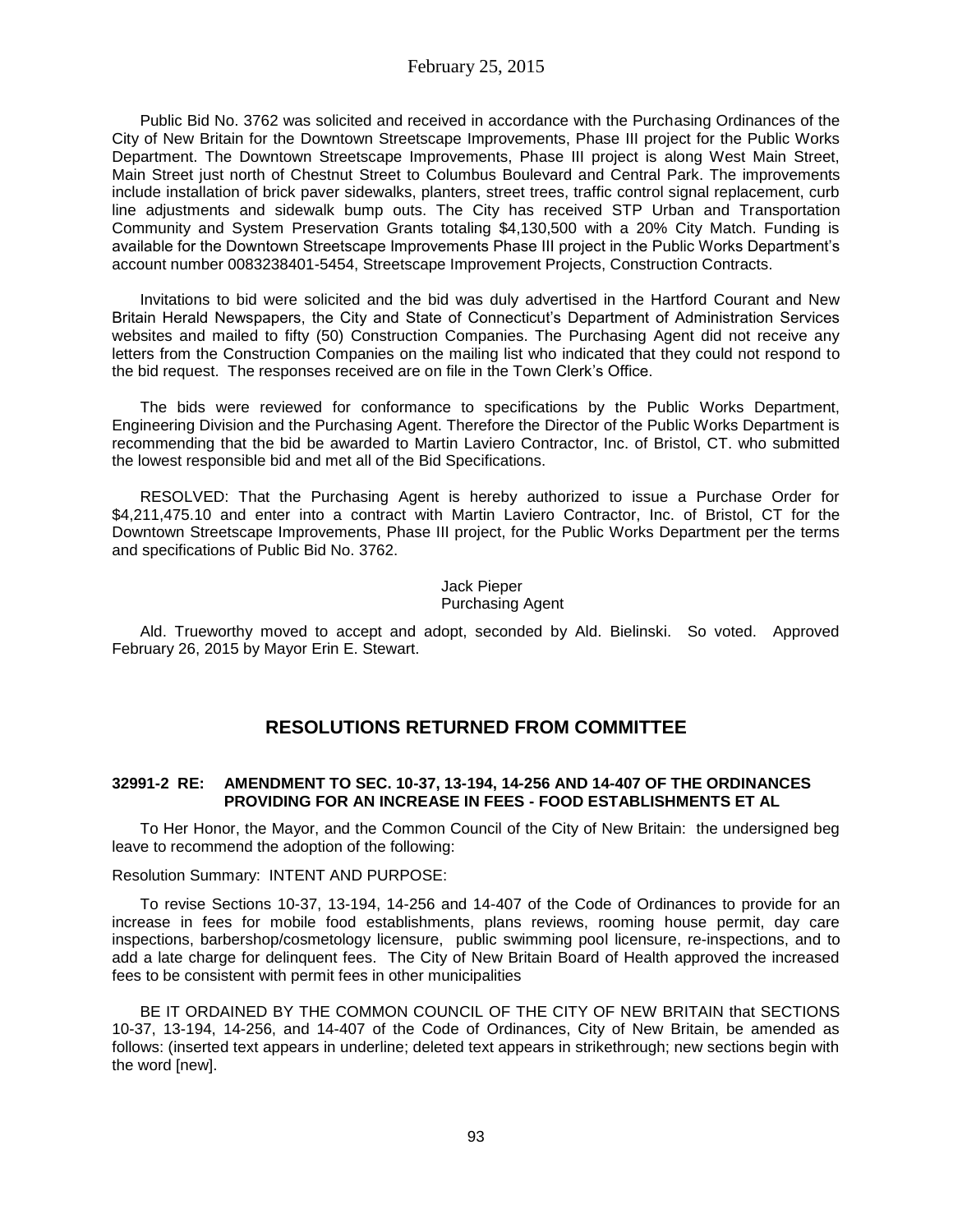Sec. 10-37. Classifications of food establishments; fees for issuance of licenses; duration; inspection intervals; re-inspection fees; late charge.

(a) All licenses to conduct, operate or maintain any food establishment shall be issued for a period of one (1) year beginning July 1 and ending June 30 of the following year, except that any license issued after July 1 of any year shall expire as of the June 30 following the date of issuance of such license.

(b) Food establishments shall be classified as follows:

(1) Class I establishment -- Food service establishment with commercially prepackaged food and/or hot or cold beverages only. No preparation, cooking or hot holding of potentially hazardous foods is included, except that commercially packaged precooked foods may be heated and served in the original package within four (4) hours; e.g., cold commercially packaged sandwiches and sandwich meat and cheeses, pastries, confectioneries, snacks, popcorn, pretzels, donuts, coffee, tea, soft drinks, etc.

(2) Class II establishment -- Food service establishment using cold or ready to eat commercially processed food requiring no further heat treatment and/or hot or cold beverages. No cooking, heating or hot holding of potentially hazardous foods is included, except that commercially packaged precooked foods may be heated and served in the original package within four (4) hours, and commercially precooked hot dogs, kielbasa and soup may be heated if transferred directly out of the original package and served within four (4) hours; e.g., cold deli sandwiches, salads, commercially prepared, processed and packaged sandwiches, hot dogs, kielbasa, soups, coffee, tea, soft drinks, etc.

(3) Class III establishment -- Food service establishment having on the premises exposed potentially hazardous foods that are prepared by hot processes and consumed by the public within four (4) hours of preparation; e.g., hot meat sandwiches, pizza, soups, seafood, etc.

(4) Class IV establishment -- Food service establishment having on the premises exposed potentially hazardous foods that are prepared by hot processes and held for more than four (4) hours prior to consumption by the public; e.g., meats, poultry, eggs, seafood, dairy, etc.

- (c) Food establishments shall be inspected at the following intervals:
- (1) Class I establishment -- 360 days;
- (2) Class II establishment -- 180 days;
- (3) Class III establishment -- 120 days;
- (4) Class IV establishment -- 90 days;

(5) Temporary food service establishment -- At intervals based on the applicable class of the establishment.

(d) Every applicant for a license to conduct, operate or maintain a food establishment shall pay a fee or fees for such establishment in accordance with the following schedule:

- (1) Class I establishment:
	- a. Fixed establishment -- 110.00 per year, or part thereof.
	- b. Mobile establishment -- \$50.00 \$75.00 per year, or part thereof.
- (2) Class II establishment:
	- a. Fixed establishment -- \$145.00 per year, or part thereof.
	- b. Mobile establishment -- \$85.00 \$100.00 per year, or part thereof.
- (3) Class III establishment:
	- a. Fixed establishment -- \$180.00 per year, or part thereof, plus \$2.00 per seat for each seat in excess of 35.
	- b. Mobile establishment -- \$115.00 \$140.00 per year, or part thereof.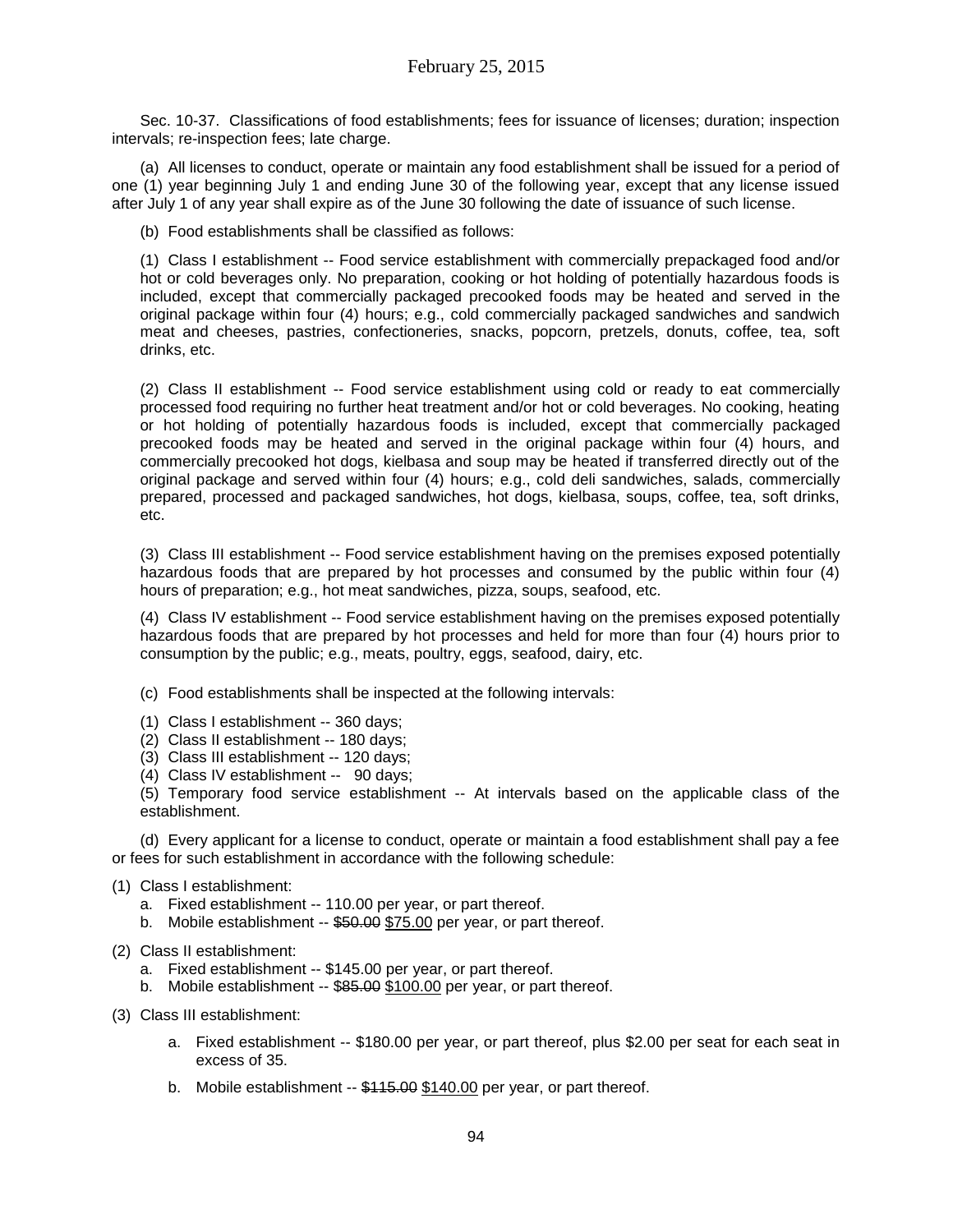- (4) Class IV establishment -- \$215.00 per year, or part thereof, plus \$2.00 per seat for each seat in excess of 35.
- (5) Temporary food service establishment  $-$  \$20.00 \$35.00 per day up to a maximum of \$100.00 \$175.00 per year.

(e) Late charge for food establishment licensing fee. There shall be a thirty dollar (\$30.00) late charge for any food establishment licensing fee not received by June 30. In addition, there shall be an additional thirty dollars (\$30.00) charge for each additional thirty-day period that the fee remains delinquent.

(f) Re-inspection fee. In the event that a food establishment shall require a re-inspection as a result of having failed to attain a passing grade on the initial inspection (4 pt. item(s) not corrected or previous grade below 80), such food establishment shall be required to pay a re-inspection fee of one hundred dollars (\$100.00) one hundred twenty-five dollars (\$125.00) for each required re-inspection.

(g) All new or extensively remodeled food establishments must undergo a plan review before beginning operation. A fee of one hundred twenty-five dollars (\$125.00) one hundred fifty dollars (\$150.00) is to be paid for each plan review.

(Code 1970, § 11-3; Ord. of 9-95; Ord. No. 27823, 4-28-04; Res. No. 28693-2, 8-18-05; Res. No. 30847- 2, 1-27-10)

Sec. 13-194. Same--Issuance; fees.

No permit to operate a rooming house shall be issued unless the rooming house for which the permit is sought is found after inspection to meet the applicable requirements of this article and any rules and regulations adopted pursuant thereto. The annual fee for any such permit shall be a minimum of seventyfive dollars (\$75.00) one hundred twenty-five dollars (\$125.00) or two dollars (\$2.00) per year per room.

(Code 1970, § 13-9.05; Ord. of 4-82; Ord. of 4-90, § 6)

ARTICLE XIV. PUBLIC SWIMMING POOLS, WADING POOLS, WHIRLPOOLS, SPAS, DAYCARE CENTERS AND NONPUBLIC SCHOOLS

Sec. 14-256. License required; fee.

(a) No person shall operate a public swimming pool, a public wading pool or a public whirlpool or spa as defined in section 10-B-33b of the Regulations of the State of Connecticut Department of Health Services without first obtaining a license therefor issued by the director of health. Such license shall remain in effect for one (1) year from the date of issuance. The fee for such license shall be sixty dollars (\$60.00) one hundred dollars (\$100.00) for each such pool or spa.

(b) The health department shall charge a fee for the following inspections:

- (1) Day care centers -- \$60.00 \$80.00;
- (2) Nonpublic schools inspections -- \$15.00 per structure.
- (3) Well permits A \$50 fee shall accompany each application.

(Ord of 4-90 § 10; Res. No. 28693-2, 8-18-05)

Secs. 14-257--14-259. Reserved.

Sec. 14-407. New Britain Environmental Health Department Proposed Fee Schedule 2010 2015

| Barbershop, Hairdressing and<br><b>Cosmetology Salons</b>                                                                | Fee                                               |
|--------------------------------------------------------------------------------------------------------------------------|---------------------------------------------------|
| <b>Establishment Permit</b><br>With $1 - 5$ work stations:<br>With $6 - 10$ work stations:<br>With $11 +$ work stations: | \$75.00 \$90.00<br>100.00-115.00<br>450.00-170.00 |
| 1 <sup>st/2nd</sup> Re-inspection Fee                                                                                    | 50.00-60.00/Inspection                            |